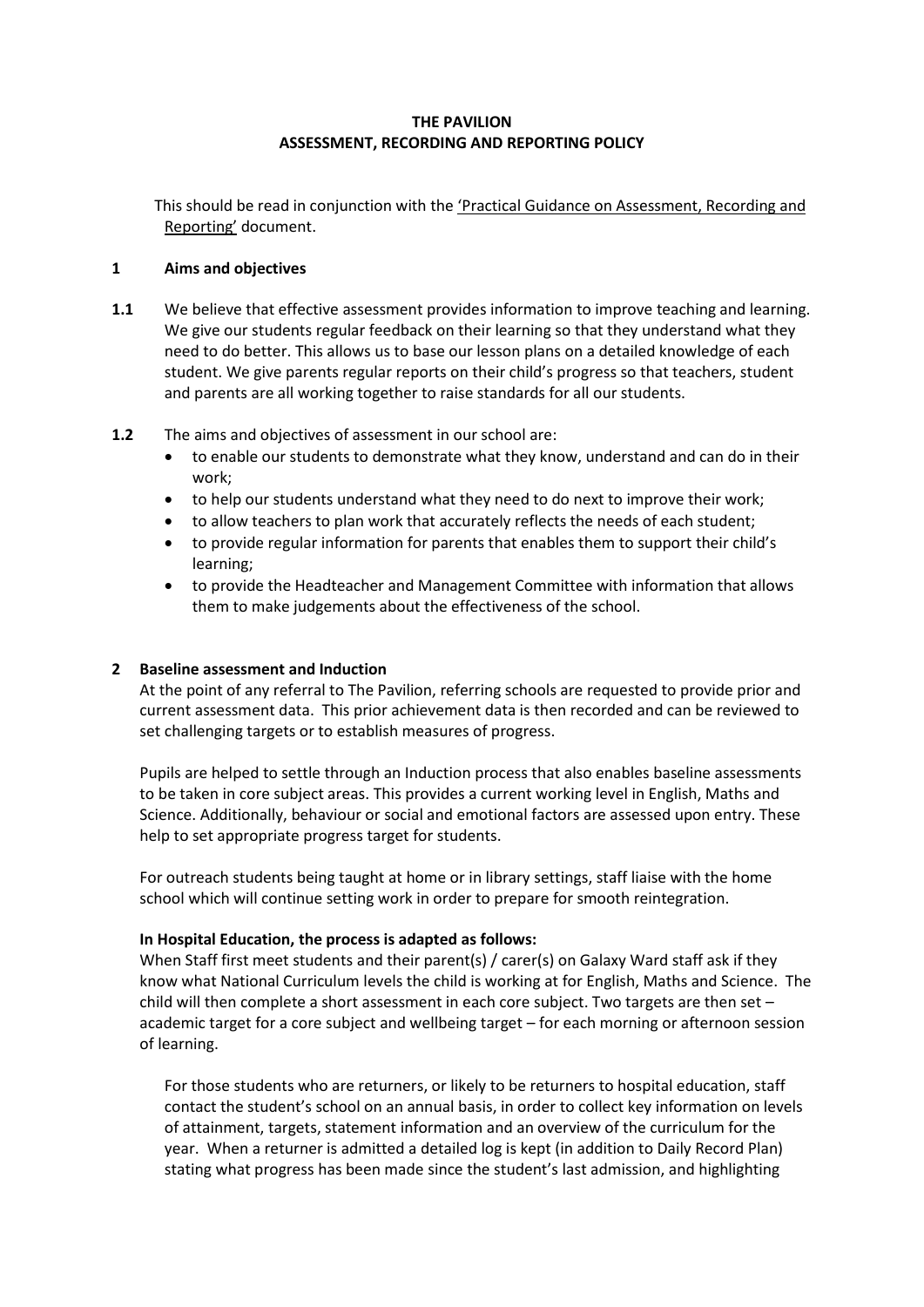next steps for learning. Staff also attend school meetings in relation to returning students, when appropriate.

#### **3 Planning for assessment**

- **3.1** We use our school's curriculum plan to guide our teaching. In this plan we set out the aims, objectives and values of our school and give details of what is to be taught to each year group. In our school curriculum plan we also identify opportunities for assessment within each broad unit of work.
- **3.2** We use national schemes of work produced by QCA to guide our teaching. We use the assessment guidance in these schemes to help us identify each student's level of attainment.
- **3.3** We plan our lessons with clear learning objectives (see our Teaching and Learning Policy). We base these upon the teacher's detailed knowledge of each student. We strive to ensure that all tasks set are appropriate to each student's level of ability. Our lesson plans make clear the expected outcomes for each lesson. We make a note of those individual students who do not achieve at the expected level for the lesson, and we use this information when planning for the next lesson. We also keep this information as a record of the progress made by the class.

#### **4 Target setting**

- **4.1** Every school is required by law to set targets in mathematics and English each year for those students who are in Year 8. We set targets in mathematics and English for all our students during each academic year. We discuss individual targets where necessary and communicate these to parents. We review the progress of each student at the end of the academic year and set revised targets. These targets are focused on national Curriculum levels. In year 11 individual targets are set for the range of subjects and qualifications being taught.
- **4.2** We also set targets for other areas of work in school. We encourage the students to set targets that are linked to their individual working habits. The students themselves take part in setting and reviewing these on a regular basis. These targets are about understanding and skills within the areas of work. We involve parents and carers in this process whenever possible.

# **5 Recording**

- **5.1** We recognise various methods of assessing a student's learning. The type of assessment that we make varies from subject to subject. We think that it is unnecessary to keep a formal record of all these assessments; we record only information that affects future learning on a TRAP (TRACKING RECORDING AND ASSESSMENT OF PROGRESS) recording system.
- **5.2** We plan our lessons with clear learning objectives (see Teaching and Learning Policy). On our Cumulative Record Sheets we record only those students who fail to meet the learning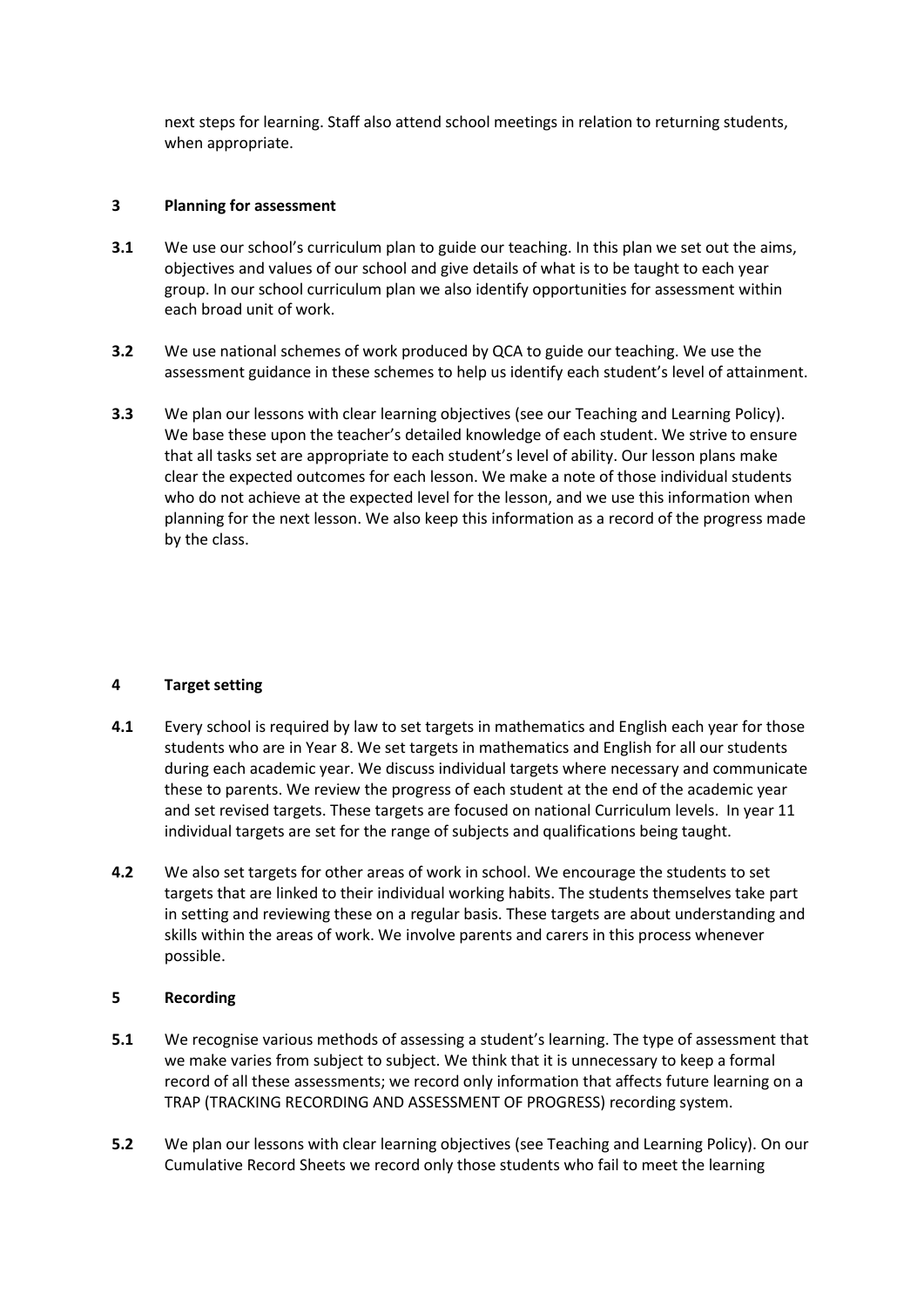objective, or who achieve more than was planned, so that we can take the needs of these students into account when planning for the next lesson. Where the majority of the class makes the planned progress, of course, there is no need to record this. We use our cumulative records as a record of progress measured against learning objectives.

**5.3** We take the objectives for individual lessons from the broad learning objectives within the school's curriculum plan. These in turn reflect the demands of the National Curriculum and the needs of the young people. Our teachers record the progress of each student against these broad objectives. This enables them to make a judgement about the work of each student in relation to the National Curriculum level of attainment. The judgements are recorded on our TRAP system allows us to monitor the progress of each student. Teachers share this information with other readers to inform planning and further progress.

### **6 Reporting to parents**

- **6.1** We have a range of strategies that keep parents fully informed of their child's progress in school. We encourage parents to contact the school if they have concerns.
- **6.2** Each term we inform parents about their child's progress. At the first meeting of the school year we set new targets and for those students that were with us the previous year, review what was previously identified. At the second meeting of the year (which we hold during the spring term) we evaluate progress as measured against the targets. At the third meeting of the year we review a written report and targets.
- **6.3** During the summer term we give all parents a written report of progress and achievements during the year. In this report we also identify target areas for the next school year. We write individual comments on all subjects of the National Curriculum and on Religious Education. In this written report we include a space where the student can offer their own evaluation of their performance during the year. We also include a space for parental feedback.
- **6.4** In reports for students in Year 9 we also provide details of the levels achieved in the national tests, if available. In reports for students in Years 10 and 11 include details of progress towards their qualifications.
- **6.5** Each of our teachers provides parents with a termly report that identifies academic and behavioural achievement and targets.

# **7 Feedback to students (see Practical Guidance document)**

- **7.1** We believe that feedback to students is very important; as it tells them how well they have done and what they need to do next in order to improve their work (see Teaching and Policy). We have an agreed code for marking, as this ensures that we all mark in the same way (see Marking Policy).
- **7.2** We give students verbal feedback on their work whenever possible. We usually do this when the students are working during the lesson although we sometimes give feedback on a particular lesson at the beginning of the next one. When lesson time does not allow for verbal feedback, we write comments on the student's work during marking. We give written comments to students of all ages. We do not always aim these comments at the student; quite often we write something that is useful to both parents and teachers.